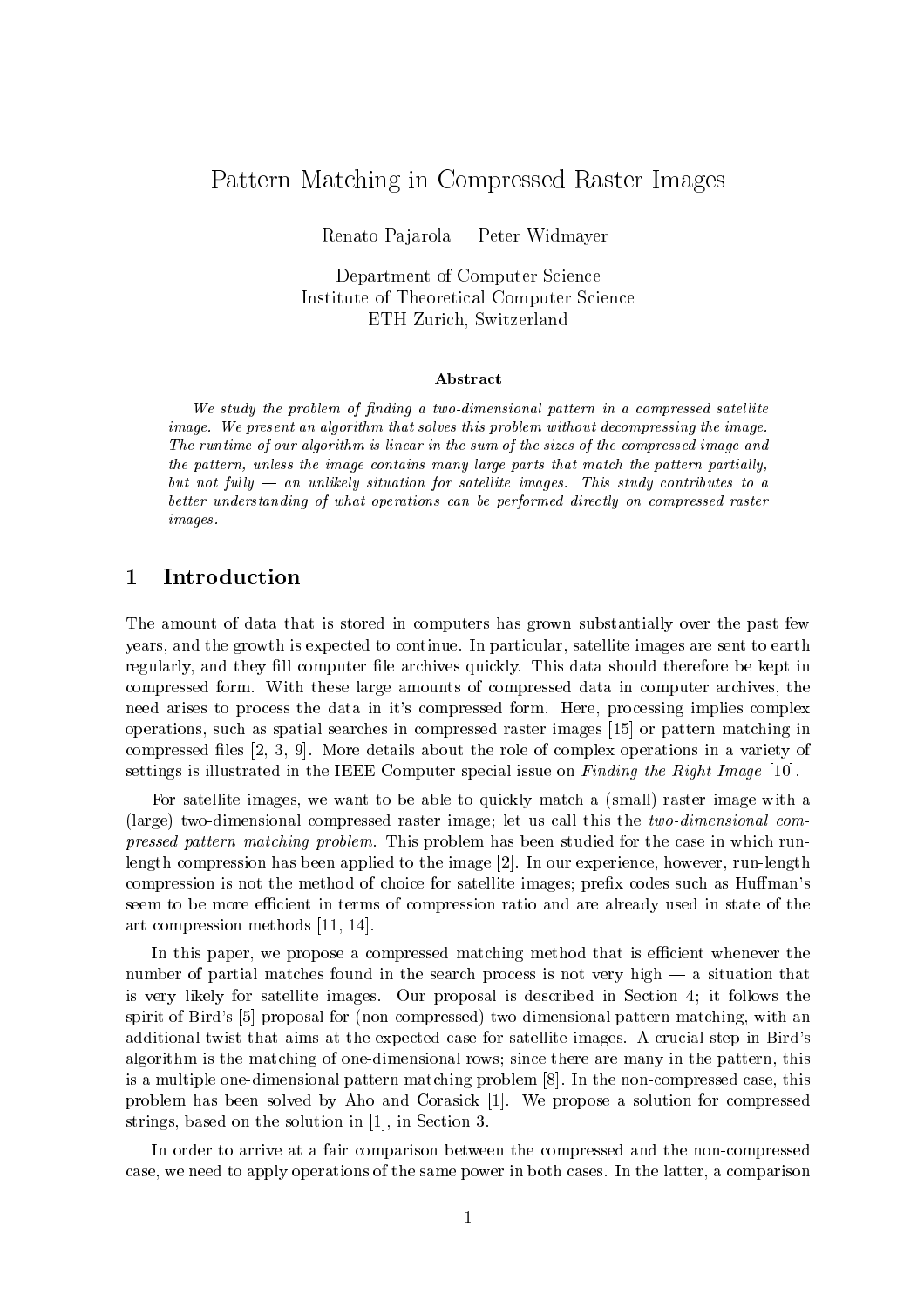for equality between two symbols in a given, finite alphabet  $\Sigma$  is counted as one step. To do the same for prefix compressed strings, we compare two bit strings of length  $\lceil \log |\Sigma| \rceil$  in one step. This introduces some extra difficulty and complexity into the string matching problem even for a single string. We suggest a solution to this problem in Section 2.

In more detail, we study three problems in the following setting. We are given a finite alphabet  $\Sigma$ , and we count one step for a comparison operation between two symbols from  $\Sigma$  or between two strings of  $\lceil \log |\Sigma| \rceil$  bits each. We call  $w = \lceil \log |\Sigma| \rceil$  the word size (of a conceptual machine). In their non-compressed form, we have a one-dimensional pattern  $P[1..m]$ , several patterns  $P^{i}[1..m^{i}]$  (note that <sup>i</sup> is an index, not an exponent), a text  $T[1..n]$ , a two-dimensional pattern  $PP[1..m,1..m]$ , and a two-dimensional image  $TT[1..n,1..n]$ . In compressed form, we have  $\overline{P}[1..\overline{m}]$ , where  $\overline{m}$  is the number of w-bit words in  $\overline{P}$ , and correspondingly  $\overline{P^i}[1..\overline{m^i}]$ ,  $\overline{T}[1..\overline{n}]$ ,  $\overline{PP}[1..m,1..\overline{m}]$  and  $\overline{TT}[1..n,1..\overline{n}]$  (this assumes that a two-dimensional pattern or image is compressed row by row; for details, see Section 4). We study the following three problems:

- **Compressed String Matching** Given the pattern  $P[1..m]$  and the compressed text  $\overline{T}[1..n]$ . find all occurrences of  $P$  in the uncompressed text  $T$ .
- Compressed Multiple String Matching Given t patterns  $P^*[1..m^*], \ldots, P^*[1..m^*],$  and the compressed text  $\overline{T}[1..\overline{n}]$ , find all occurrences of any pattern  $P^i$  in T.
- Compressed Two-Dimensional Pattern Matching Given the two-dimensional pattern  $PP[1..m,1..m]$  and  $\overline{TT}[1..n,1..\overline{n}]$ , find all occurrences of PP in TT.

## 2 Compressed string matching

Here, we describe the problem for one single pattern, and we show a solution which can be extended to multiple strings and is used later in the two-dimensional solution. Clearly, a pattern matching algorithm has to be designed specifically for the particular compression method; the algorithm of  $[3]$  shows this for single-pattern matching in Z-compressed files. The pattern matching algorithm that we propose works for popular prefix codes like Huffman's.

## 2.1 Compression of text and pattern

To find an exact match of a pattern P in its compressed form  $\overline{P}$  in the bitstream of a compressed text  $\overline{T}$ , the search pattern is compressed in the same manner as the text. In the compression method we consider, the compressed form of any character sequence is independent of its position in the text. A compression scheme with this property is called non-adaptive. That is, for compressing a pattern  $P = T[i..i + l]$ , we cannot take into consideration any information on the preceding string T [0::i 1] or the subsequent string <sup>T</sup> [i <sup>+</sup> <sup>l</sup> + 1::n]. Thus, for  $m = |P|$ , and  $P_i = T[i..i + m - 1]$  and  $P_j = T[j..j + m - 1]$ , where  $P_i = P_j$  and  $i \neq j$ , the compressed bitstreams  $\overline{P_i}$  and  $\overline{P_j}$  are identical. These restrictions on the compression algorithm imply that e.g. arithmetic coding [6] cannot be used, because the distinction between single symbols in the output gets lost, and the characters  $T[0..i-1]$  influence the coding of the remaining  $T[i..n]$ . However, common prefix codes such as Rice, Colomb or Huffman [12] can be used.

## 2.2 Compressed pattern matching

Even for non-adaptive compression methods such as those named above, compressed pattern matching is not trivial. Just finding the bitstream  $\overline{P}$  in  $\overline{T}$  is not enough, because the symbol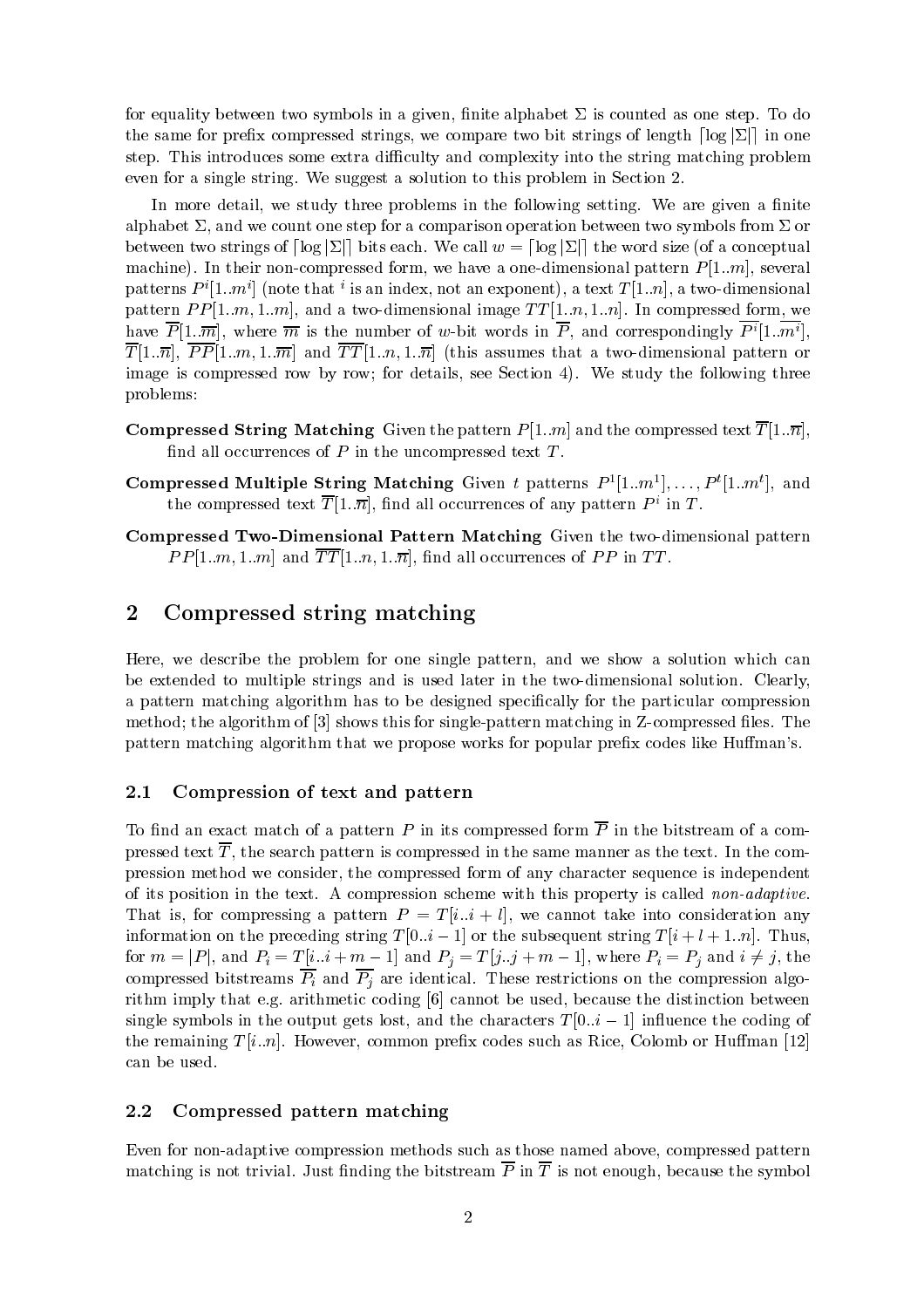boundaries cannot be identied easily. Figure 1 shows an example with symbol alphabet  $\Sigma = \{a, b, c, d, e\}$ , mapping  $\{a \rightarrow 00, b \rightarrow 01, c \rightarrow 10, d \rightarrow 110, e \rightarrow 111\}$ , text  $T = babcada$ and pattern  $P = cada$ . The first bitwise match of  $\overline{P} = 100011000$  from the left within  $\overline{T} = 010001100011000$  is not a match with respect to P in T. We can detect this string mismatch, if we can recognize each bit that starts a symbol. We will solve this *symbol boundary* problem by explicitly identifying some of these start bits (by what we call *checkpoints*), thereby breaking the bit sequence into segments within which all start bits can be identified by a scan through this segment only. For more details, see Subsection 2.4.



Figure 1: A mismatch and a match

A second problem is that a comparison of the symbols in the compressed alphabet  $\overline{\Sigma}$  =  $\{0, 1\}$  is less powerful than a comparison of two symbols of  $\Sigma$ . To arrive at a fair computational resource utilization judgement, we want to use the same elementary operations in both cases.  $\mathcal{I}$  is represent to a so, let us represent bits, where  $\mathcal{I}$  by a symbol in  $\mathcal{I}$  bits,  $\mathcal{I}$ and call a bit string of length w a word. Now assume that two words can be compared in one step. Due to this aggregation of bits into words, we face another problem: A compressed pattern  $\overline{P}$  does not have to start at a word boundary in the compressed text  $\overline{T}$ ; it can start (and end) at any bit position in a word. The next subsection shows a way to handle this word alignment problem.

### 2.3 Word alignment

Figure 2 gives an example for the word alignment problem for 4 bit words with the pattern  $P = cadae$  for the compression of Figure 1, that is, for  $\overline{P} = 100011000111$ .

```
1 0 0 0 1 1 0 0 0 1 1 1
1 0 0 0 1 1 0 0 0 1 1 1
  1 0 0 0 1 1 0 0 0 1 1 1
    1 0 0 0 1 1 0 0 0 1 1 1
```

|  | Figure 2: Possible alignments of a pattern |  |  |
|--|--------------------------------------------|--|--|
|  |                                            |  |  |

Let Pi be the pattern <sup>P</sup> with the i-th symbol of <sup>P</sup> in the rst position of a word, 1 <sup>i</sup> w, cut to word boundaries. More formally,  $\overline{P_i} = \overline{P}[i : m-(m-i+1) \mod w]$ . For an example, see Figure 3. Let us call  $\overline{P_i}$  the *i-th aligned substring* of pattern  $\overline{P}$ , when the word length w is fixed. An *aligned substring* of  $\overline{T}$  is a substring of  $\overline{T}$  that starts (and ends) at word boundaries. A match of an aligned substring of  $\overline{P}$  with an aligned substring of  $\overline{T}$  is called an aligned match. We conclude directly: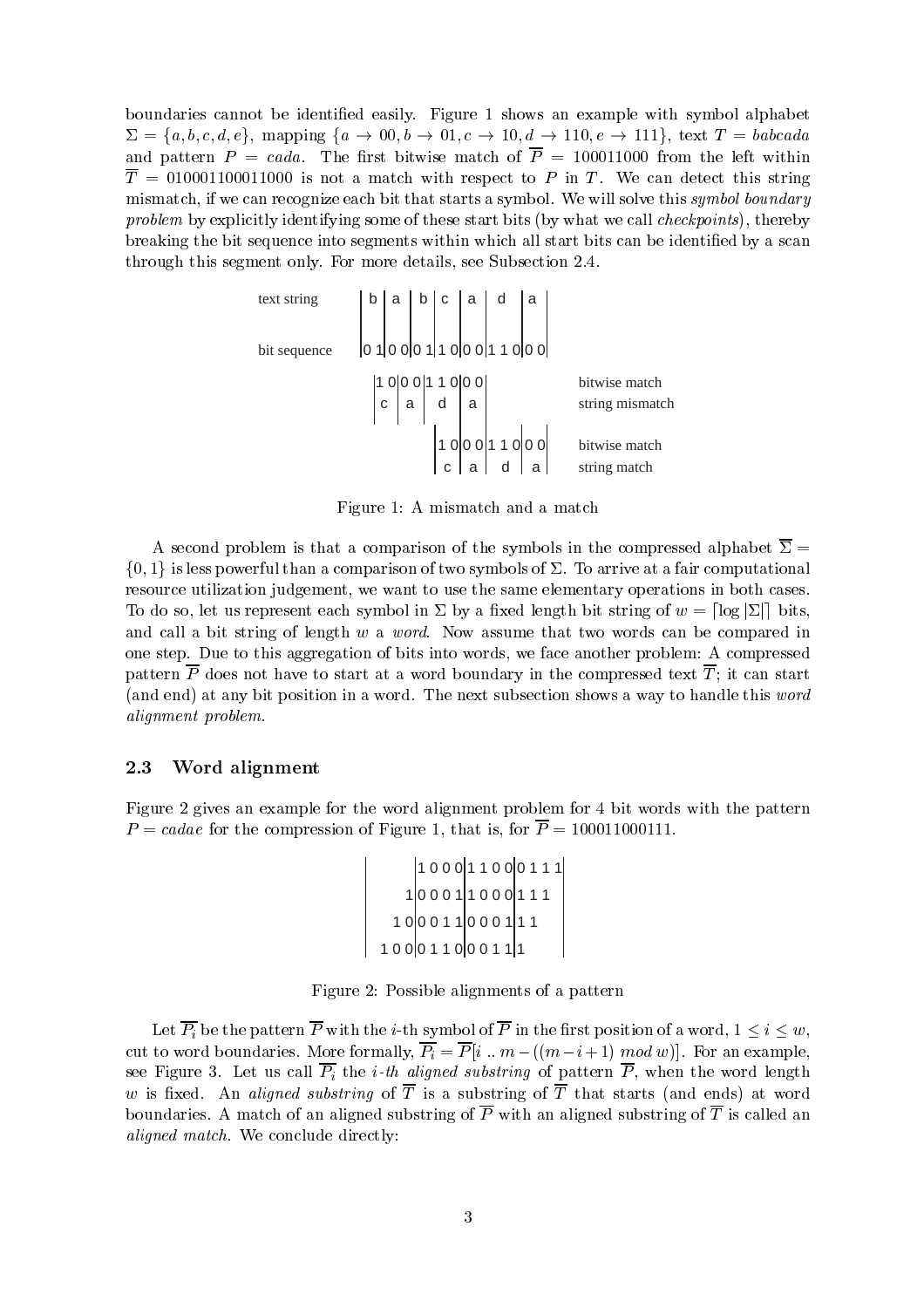Lemma 1 If P matches within T , then at least one of the Pi, 1 <sup>i</sup> w, has an aligned match within  $\overline{T}$ .

| $P_{1}$            | 1000110000111 |
|--------------------|---------------|
| $\overline{P}_{2}$ | 100011000111  |
| $\overline{P}_{3}$ | 100011000111  |
| $\overline{P}_4$   | 100011000111  |

Figure 3: Possible aligned patterns

Of course, an aligned match is only a necessary condition for a bitwise match, because the difference between  $\overline{P}$  and  $\overline{P_i}$  may or may not match within  $\overline{T}$ .

Since we limit ourselves to word comparisons, we can find an aligned match by checking  $\overline{T}$  for each of the w aligned substrings of  $\overline{P}$  – a multiple pattern matching problem that can be solved efficiently with the pattern matching automaton of Aho and Corasick [1],  $A & C$  for short (see Figures 4 a), 4 b) and 4 c)). For each aligned match that is found, we perform an additional comparison with each of the two words at the boundary of  $\overline{P}$ , masked to the corresponding length, using a bit-table (see Figure 4 d)).



Figure 4: functions

#### 2.4 Symbol boundaries

Our solution to the word alignment problem does not imply a solution to the symbol boundary problem. Recall that we need to detect for every bitwise match of  $\overline{P}$  in  $\overline{T}$ , say at positions T [i::i + m 1], whether the bit <sup>T</sup> [i] that starts the match in <sup>T</sup> is indeed the rst bit of an encoded symbol. If so, we have found a match of  $P$  in  $T$ ; otherwise, we have not. In order to decide for any given bit in  $\overline{T}$  whether this bit starts a symbol in T, we could simply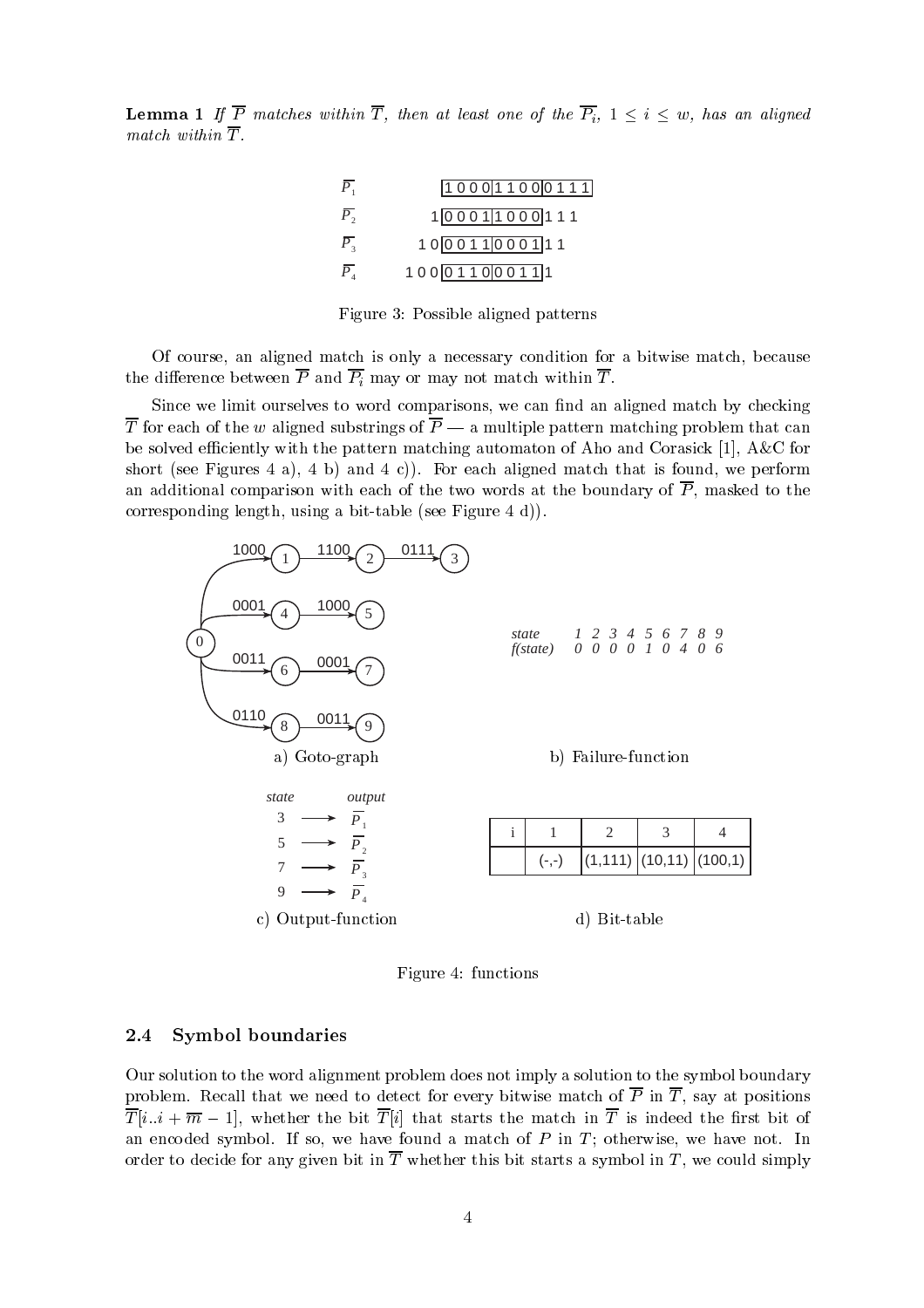decode  $\overline{T}$  from the beginning, using the Huffman tree (or any other prefix coding mechanism). This would, however, require time proportional to the length of the decompressed text  $T$ . clearly an undesirable performance. We therefore choose to cut  $\overline{T}$  into segments by introducing regularly spaced checkpoints (see Figure 5). Then we decompress the part of  $\overline{T}$  that falls in between two adjacent checkpoints only. In more detail, introduce a checkpoint after every d words that code for  $\overline{T}$ . A checkpoint CP stores the number of pixels coded since the last checkpoint and the offset (in bits) to the beginning of the next pixel in the compressed data stream (see Figure 5). During the scan of the compressed input, the number of pixels coded, and the last checkpoint, can be updated at every checkpoint location. This allows to calculate the current index i and the starting bit of a symbol in  $\overline{T}$ , beginning at the last checkpoint and processing the bits encountered since then. A reduced version of the decompression method without code generation allows to increment the index at the correct bit-positions, and also to test for starting bits of compressed symbols. For a Huffman (prefix tree) compression method, one simply has to repeatedly follow the path in the tree from the root (start of a symbol) towards a leaf and increment the index i whenever a leaf is encountered.



Figure 5: Checkpoints

#### 2.5 Complexity analysis

We assume that d, the number of words between any two adjacent checkpoints, and  $w$ , the number of bits in a word, are fixed parameters of the implementation.

**Theorem 1** Compressed string matching can be performed in  $O(\overline{n}+k)$  time for text searching and  $O(m)$  time for pattern preprocessing, where  $\overline{n}$  is the number of words in compressed format of text  $T$ ,  $m$  is the length in words of the pattern  $P$ , and  $k$  is the number of occurrences of any aligned pattern  $\overline{P_1},\ldots,\overline{P_w}$ .

**Proof:** The pattern P can be compressed in time  $O(m)$  into  $\overline{P}$ . From  $\overline{P}$ , the aligned patterns  $\overline{P_1},\ldots,\overline{P_w}$  and the bit-table can be produced in time linear in  $\overline{m}$ . The goto-graph, the failure- and the output-functions can be created in time linear in the sum of the lengths of  $\overline{P_1},\ldots,\overline{P_w}$ , which is at most  $w\overline{m}$ , thus the preprocessing needs  $O(\overline{m} + m) = O(m)$ .

Finding all matches of one of  $\overline{P_1},\ldots,\overline{P_w}$  in  $\overline{T}$  costs no more than  $O(\overline{n})$  state transitions in the goto-graph as described in [1]. However, two more checks are necessary for each match of a  $\overline{P_i}$  in  $\overline{T}$ . First, the left- and rightmost bits have to be checked for an exact match of  $\overline{P}$ in  $\overline{T}$ ; this can be done with a bit-table similar to Figure 4 d). Second, the start-position of the symbols in  $\overline{T}$  has to be checked to match with the beginning of the encountered  $\overline{P}$ . For this we use the checkpoint method; this needs at most  $O(wd)$  steps from the last checkpoint. Therefore, for k occurrences of any aligned pattern  $\overline{P_i}$ , the work sums up to  $O(\overline{n} + k)$ .

Note that in the worst case, k can be close to  $\overline{w}$ ; in that case, the proposed algorithm is asymptotically slower than the one that decompresses the text and applies the algorithm of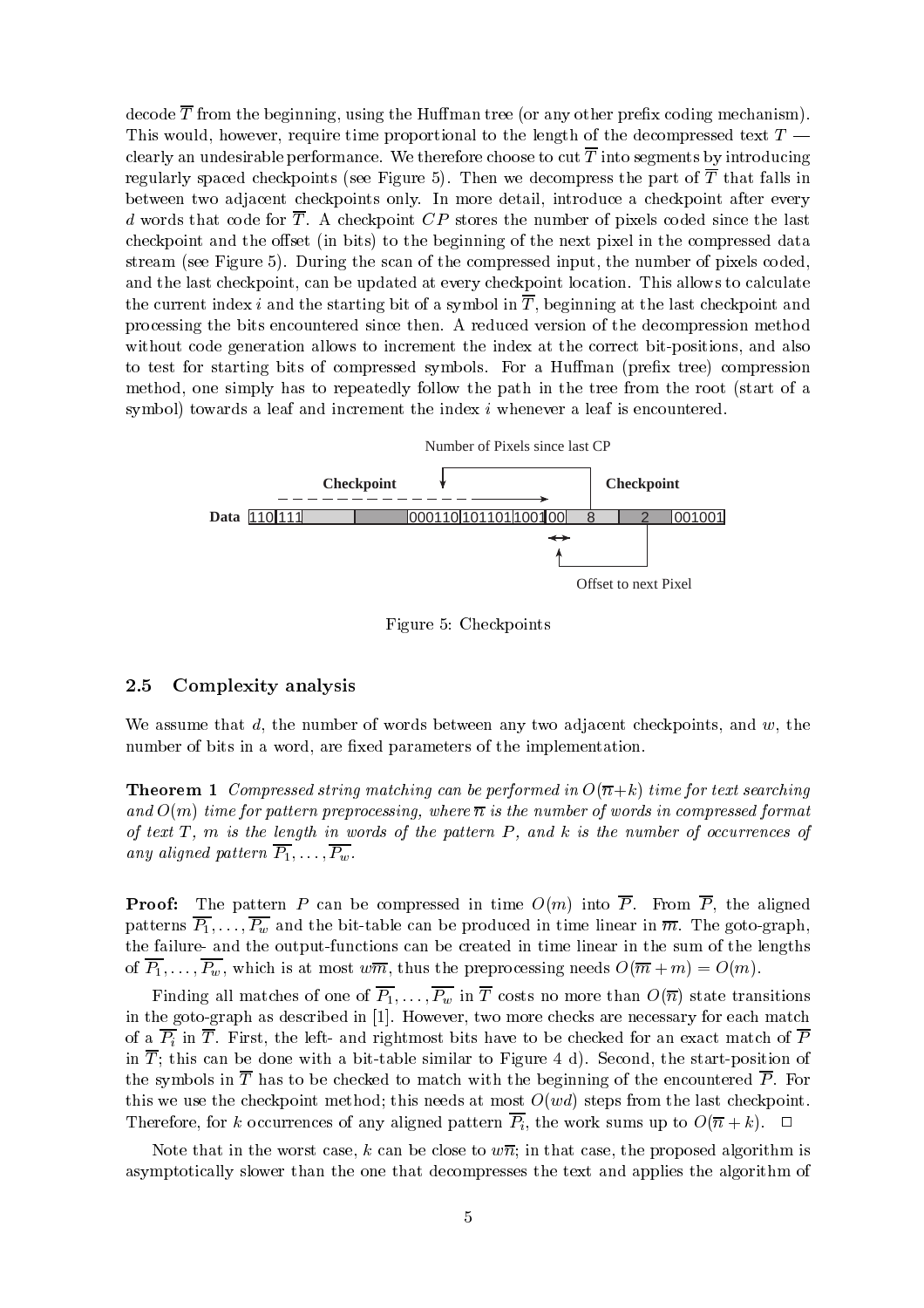

Figure 6: functions

Knuth, Morris, and Pratt [13], KMP for short. In many applications, however, we can expect  $k$  to be fairly small. In particular, this is the case for compressed satellite image matching, the topic that motivates this study.

## 3 Multiple compressed string matching

With the goal of applying one-dimensional compressed pattern matching for the two-dimensional case in the spirit of Bird [5], we now turn to the problem of searching for more than one pattern in the compressed text. More precisely, for a given text  $\overline{T}$  and t given patterns  $P^-,\ldots,P^+$ , we want to find all occurrences of any of the  $P^+$  in  $I$  . This is just an extension to the one-pattern problem. We compress the t different patterns into  $P^1, \ldots, P^r$  and create all possible anguments  $P_1^*,\ldots,P_{w}^*,P_1^*,\ldots,P_{w}^*,\ldots,P_1^*,\ldots,P_{w}^*,$  for these wt patterns, we create the A&C goto-graph as described in [1], and also the corresponding failure- and outputfunctions. Using the same symbols and coding as in Section 2.2 with  $w = 4$ , Figures 6 a), 6 b) and 6 c) show the goto-graph, the failure- and the output-functions for patterns  $P^1$  =  $\textit{caase} \Rightarrow P^2 = 100011000111$ , and  $P^2 = \textit{aocac} \Rightarrow P^2 = 11001100010$ . Therefore, the aligned patterns  $P_1^* = 1000$  1100 0111,  $P_2^* = 0001$  1000,  $P_3^* = 0011$  0001,  $P_4^* = 0110$  0011, and  $P_1^{\dagger} = 1100$  1100,  $P_2^{\dagger} = 1001$  1000,  $P_3^{\dagger} = 0011$  0001,  $P_4^{\dagger} = 0110$  0010 have to be matched.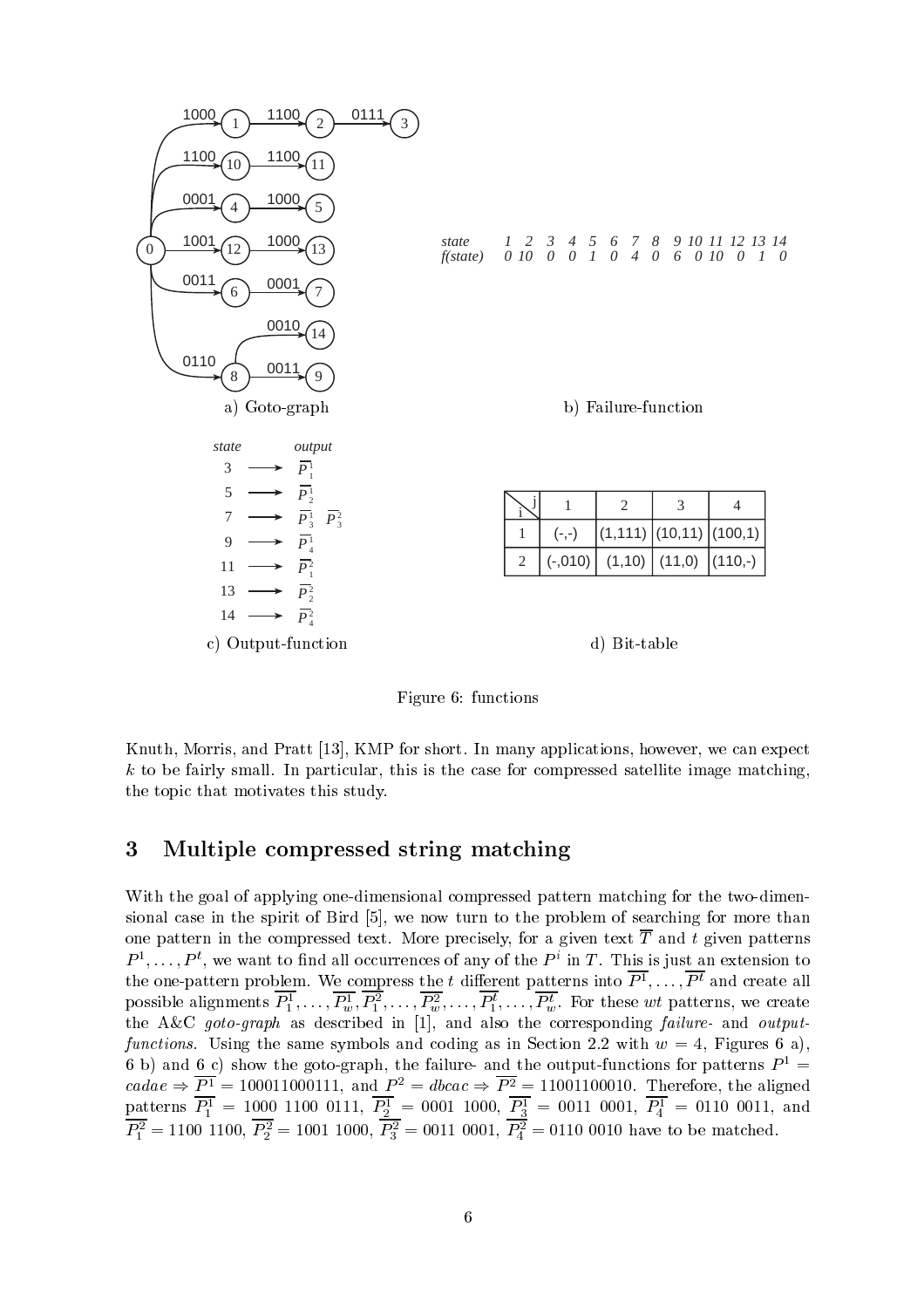For every entry in the output-table, which denotes a match of  $P_i$ , additional information <sup>j</sup> is stored to check for an exact match of  $P$  i. A  $\emph{out-taure}$  with  $\emph{t}$  rows and w columns can store the left- and rightmost bits for  $F_j$  at position  $[i, j]$  ( $1 \leq i \leq t \wedge 1 \leq j \leq w$ ) as shown in Figure 6 d) for the patterns  $F_1^*,\ldots,F_4^*$  of this section. Each table entry has two helds, containing the left- and rightmost bits which have to be tested. A dash means that nothing (a sequence of length 0) has to be tested on this side.

### 3.1 Complexity analysis

**Theorem 2** Multiple compressed string matching can be performed in  $O(\overline{n} + k)$  time for text searching and O(m) time for pattern preprocessing, where it the number of words of T , me , me is the sum of the lengths of the patterns  $P^+,\ldots,P^+$ , and  $\kappa$  is the number of occurrences of any augnea pattern  $P_1^*,\ldots,P_w^*,P_1^*,\ldots,P_{\tilde{w}},\ldots,P_1^*,\ldots,P_w^*$  in  $1$  .

**Proof:** Theorem 1 is already based on a modified multiple pattern matching machine. We just need to extend the set of aligned patterns; hence the preprocessing time is linear in the sum of the lengths of the patterns. The text searching step remains the same as in the single compressed string matching algorithm, except that the bit-table is two-dimensional, with one row for each pattern.  $\Box$ 

Note that in the worst case, k can be close to  $wt\overline{n}$ , where t is the number of patterns; again, in the compressed raster image matching case, we expect  $k$  to be quite small.

## 4 Two-dimensional compressed pattern matching

Our two-dimensional compressed pattern matching algorithm aims at raster images. For the algorithmic aspects, a raster image pixel is just a symbol in a (quite large) alphabet. We will argue later why the extra information that our proposal introduces into a compressed raster image does not affect the compression ratio or the runtime of the matching algorithm considerably.

The basic two-dimensional pattern matching algorithm by Bird [5] can be used in conjunction with the proposed modifications of the  $A\&C$  algorithm of Section 3. The basic idea of Bird is to reduce the two-dimensional problem of searching  $PP[1..m,1..m]$  in  $TT[1..n,1..n]$ to a one-dimensional one. First, (horizontal) matching pattern rows  $P^i = PP[i, 1..m]$  of the  $two$ -dimensional pattern are searched in the iniearized text TT  $[1..n^2]$  in the row-matching step, and afterwards, the vertical correctness of the matched pattern rows is tested in the column-matching step. For this to work, one also needs the column number whenever an exact match of a pattern line occurs.

#### 4.1 Non-compressed pattern matching: A variant of KMP

The work of the column-matching step of Bird's algorithm can be reduced significantly for the average case. In the original algorithm a vector  $A[0..n]$  is used, with n the number of columns, to store pattern row id's in such a way that  $A|c| = i$  means that the rows  $P^1, \ldots, P^{i-1}$  of the pattern P P match the i <sup>1</sup> text lines above the current one, with each pattern row ending at column c. This information is enough to use the Knuth, Morris and Pratt algorithm [13], KMP for short, to decide whether a complete pattern really occurred or not, by applying it vertically on every column with the pattern-row id's as the one-dimensional pattern. This is actually done simultaneously on the vector A for all columns of a text line.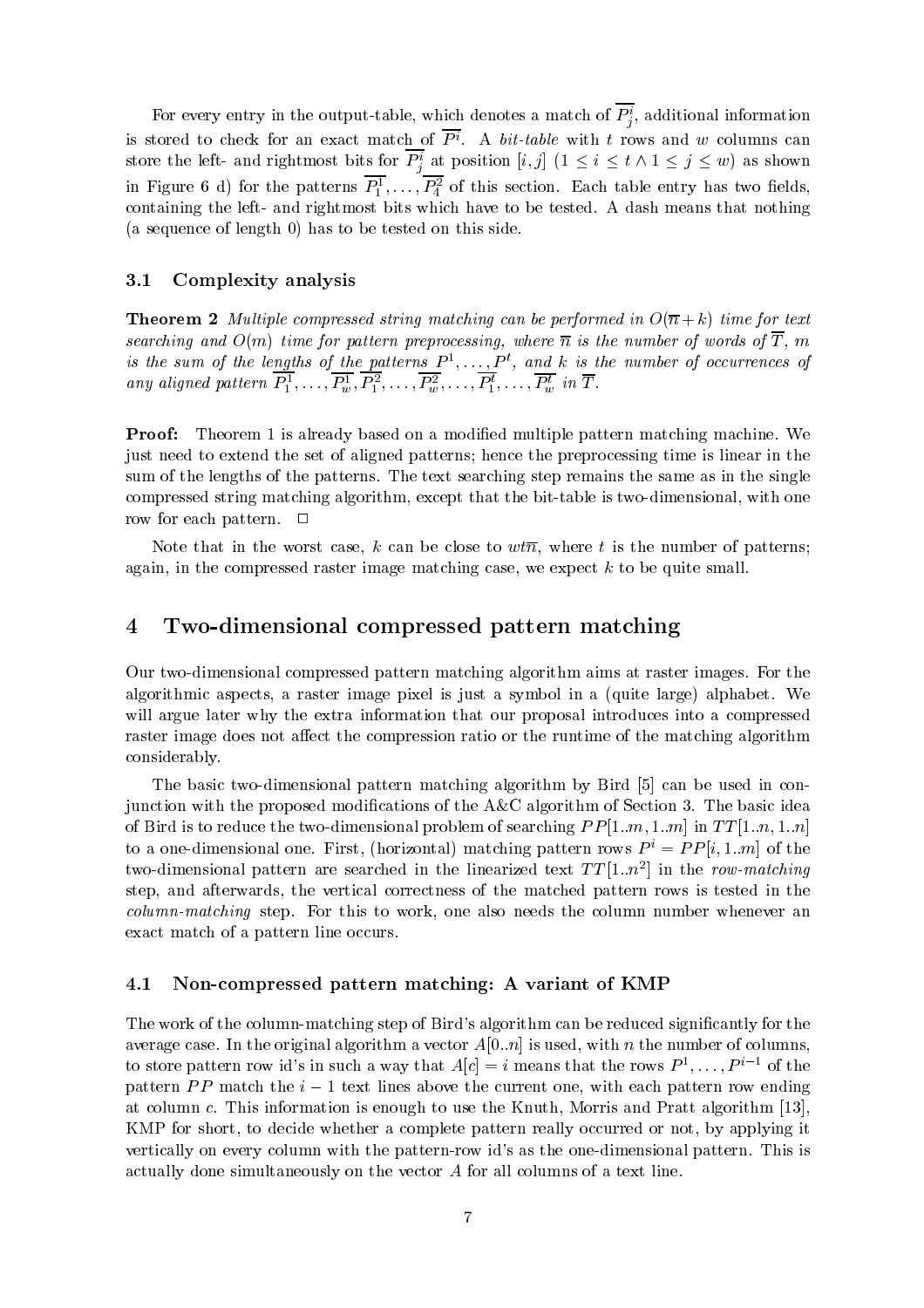Bird ignored the results of the previous row-matching step: The column informations of  $A[0..n]$  — which pattern-rows occurred up to the line above the current one — get updated for every column, even if no pattern-row was found. If we store the additional information where the last row-match occurred for column c, we can omit the step of updating  $A[c]$  for every column and every row and just update it where a row-match of the pattern really occurred. To do so, let  $A[c]$ : *pattern* be the row-id of the pattern which matched ending at column c and  $A[c].line$  the text line where this happened; see Algorithm 2 for details. The row-matching step in the two-dimensional situation acts as an *Oracle* for the one-dimensional column-matching step. Algorithm 1 shows this modication of the KMP algorithm, where last<sub>i</sub> is equivalent to  $A[c].line$ , denoting the last occurrence of a symbol of P in T, and j means the same as  $A[c]$ . *pattern*, the next symbol which has to be matched.

**Lemma 2** Given an Oracle that tells at no computational cost which symbol of the pattern P occurs next in the text  $T$  and where it occurs, the text searching time complexity of Algorithm 1 is  $O(k)$ , where k is the number of occurrences of any symbol of the pattern in the text.

**Proof:** This property can directly be derived from Algorithm 1, given text  $T[1..n]$ , pattern  $P[1..m]$  and the  $next[1..m + 1]$  table.

The Oracle is denoted as getNextIndexFromOracle(T,  $last_i$ , P) below in Algorithm 1, and its computational cost is not counted here. In comparison to the original algorithm in [13], the outer while-loop of Algorithm 1 is performed asmany times as getNextIndexFromOraclear contract index index index index index index index index index index in the text T  $\sim$  10 in the text T  $\sim$  $getNextIndexFromOracle() yields k different (ascending) indices i and the outer while-loop$ is performed k times. As in [13], the inner while-loop operation  $j := next[j]$  is executed no more often than the outer statement  $j := j + 1$ . Thus the time complexity of Algorithm 1 is  $O(k).$ 

The correctness follows from the fact that the if  $i \neq last_i + 1$  then  $j := 1$  endif catches all situations where in the original algorithm  $T[i] \neq P[j], \forall j = 1, \ldots, m$ , because j was then set to 0 and incremented afterwards, as it is the case here.  $\Box$ 

The preprocessing complexity remains the same as in the original algorithm,  $O(m)$ , where m is the size of the pattern. In addition to KMP, we make use of an entry  $next[m + 1]$  to restart the search for the next occurrence of  $P$ , the entry is equivalent to the longest suffix of  $P$  which is also a prefix of  $P$ . We use this KMP-variant in our two-dimensional compressed pattern matching algorithm of Section 4.3 with the goal to reduce the amount of work for comparisons and assignments in the (one-dimensional) column-matching step.

### 4.2 Compressed pattern matching

The results of Section 2 are used in the compressed row-matching step, where the compressed  $\rm{particle}$  if tows T  $^{\circ},\ldots$  T are used to build the pattern matching machine of Section 3 for multiple compressed patterns. Compression and construction of the goto-, failure- and outputfunctions are done in a preprocessing step, see Figure 7. After the row-matching step, we have the situation of Figure 8, where the column position information of a pattern-row occurrence is missing, and therefore the vertical alignment of the rows is unknown. The column positions are derived from the checkpoints; they are used to determine the vertical alignment of the pattern rows in the text.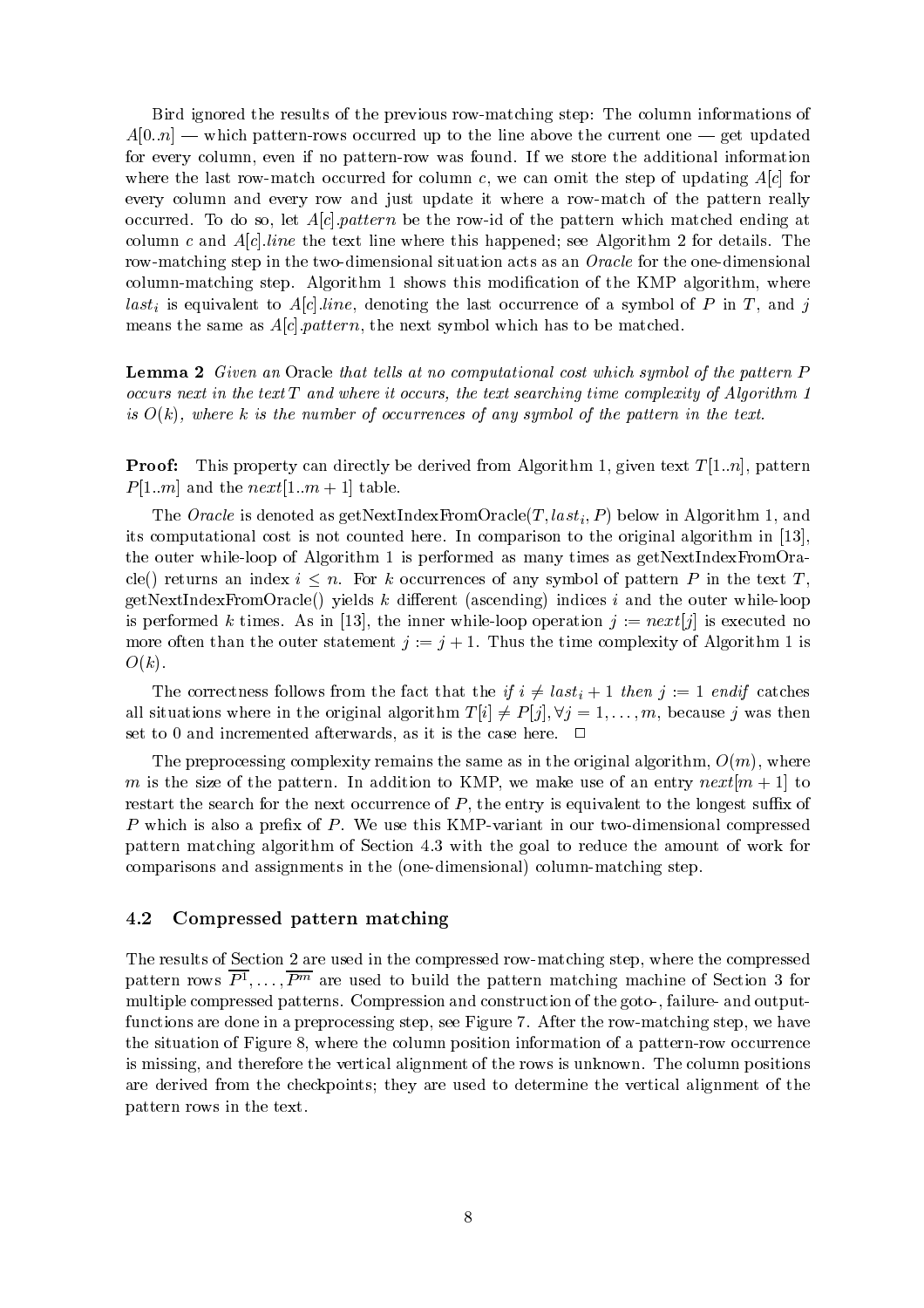## Algorithm 1

 $last_i := 0;$  (\* index in T of last occurrence of a symbol of  $P^{*}$ )  $j := 1$ ; (\* next symbol of P to match for in T \*)  $i := getNextIndexFromOracle(T, last_i, P);$ while it is a non-dependent of  $\mathbb{R}^n$ if  $i \neq last_i + 1$  then  $j := 1$ endif; while  $j > 0$  and  $T[i] \neq P[j]$  do  $j := next[j]$  (\* j is decreased in each step \*) endwhile; if  $j = m$  then represents the contract of  $\mathcal{M}$  $j := next[m + 1]$  (\* start for next occurrence of P \*) endif;  $j := j + 1;$  $last_i := i;$  $i := getNextIndexFromOracle(T, last_i, P)$ endwhile;



Figure 7: Preprocessing

## 4.3 Algorithm

Algorithm 2 shows the complete text searching stage of the proposed two-dimensional compressed pattern matching method. The size of the compressed text  $TT$  is denoted by  $n^2$ , where  $n$  is the size of  $TT$  in one dimension. The number of rows and the number of columns in the pattern  $PP$  is m, and next indicates the next-table of the KMP algorithm for the vertical pattern matching of the pattern row id's. The vector a holds the information for the column-matching step. The procedures used in Algorithm 2 are the following:

| readNextWord $(\overline{T})$ | Returns the next word of the compressed input data stream<br>$\overline{T}$ , and updates the current checkpoint cp and index <i>ind</i> which<br>represents the number of pixels encountered in $T$ up to $cp$ . |
|-------------------------------|-------------------------------------------------------------------------------------------------------------------------------------------------------------------------------------------------------------------|
| nextState(x)                  | Based on the current symbol x, it returns the next state of the<br>goto-graph of the modified pattern matching machine.                                                                                           |
| checkFirstLastWord(s)         | Checks the accordance of the left- and rightmost bits of the<br>pattern row of state s with the text $\overline{T}$ . Returns the pattern row<br>id or 0 if the check fails.                                      |
| calcAlignedColRow $(cp, ind)$ | The alignment of the pattern in $\overline{T}$ is checked and returned in<br><i>aligned</i> , the column and row indices in the original text $T$ are<br>computed and returned in col and row. These computations |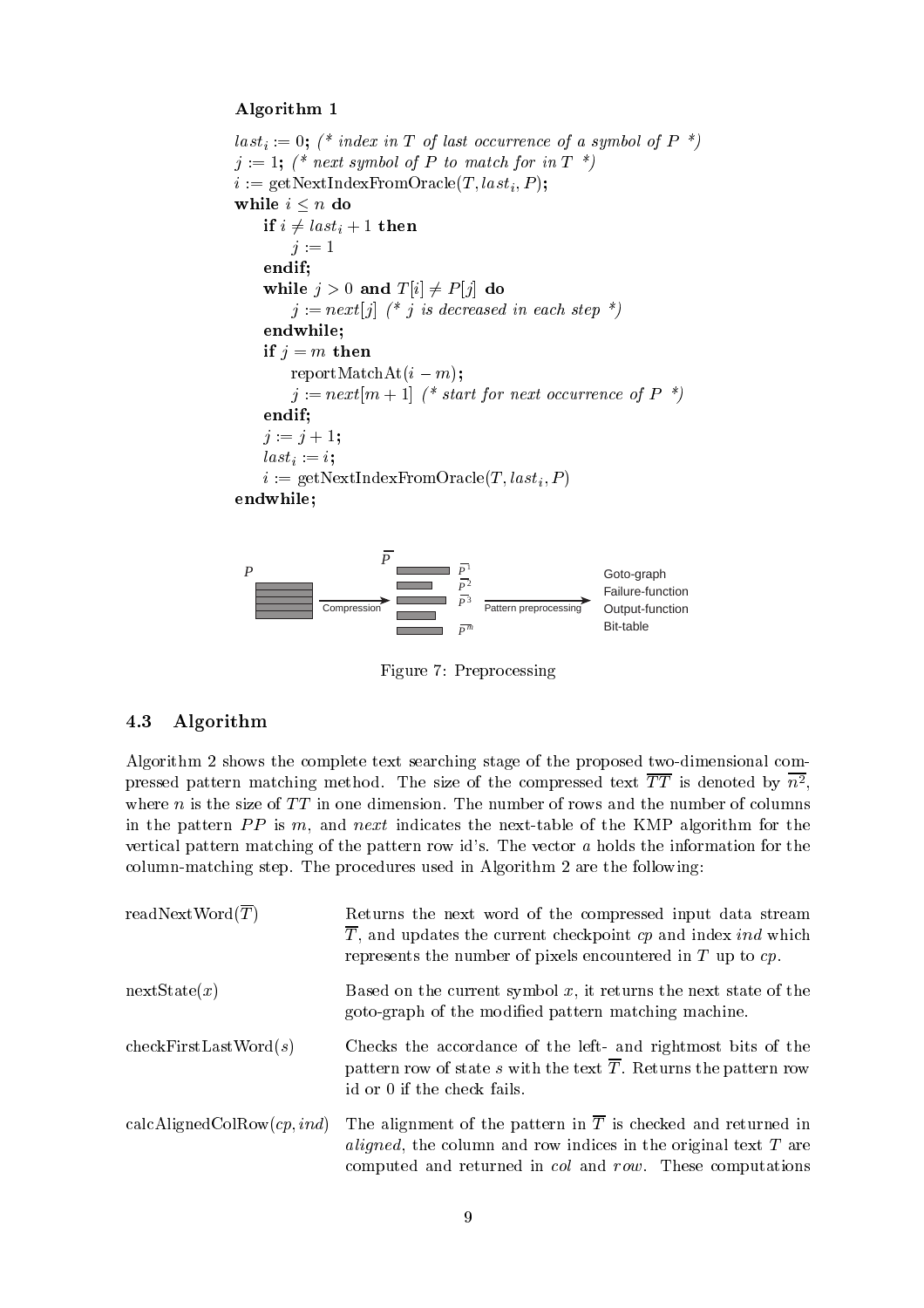

Figure 8: Pattern row alignment

are based on the last checkpoint cp and the index ind using the simplified decompression algorithm.

reportMatchAt(row, col) outputs an exact match, where the lower right corner of P is at  $T$ [row, col].

## 4.4 Complexity analysis

Algorithm 2 has to preprocess the pattern  $PP$  in two ways. First, compress it row by row  $(\rightarrow I^{\circ}, \ldots, I^{\circ})$  and generate the functions for the modified A&C compressed pattern matching machine of Section 3. Second, the uncompressed pattern has to be preprocessed the same way as in [5] to get the vertical pattern row id's and the corresponding next table of the KMP pattern matching algorithm. Recall that d, the number of words between checkpoints, and  $w$ , the number of bits in a word, are fixed parameters of the implementation.

**Theorem 3** Given a two-dimensional compressed text  $\overline{TT}$  of size  $\overline{n^2}$  and a two-dimensional pattern  $PP$  of size  $m$  , all matches of  $PP$  in II can be found in time  $O(n^2 + \kappa)$ , after a  $\emph{preprocessing phase time}$  of O(M2), and with extra space O(M2  $+$  n). Here, k is the number of occurrences of any row  $P^i$  of PP in a row of TT.

**Proof:** The preprocessing complexity for the row-matching step follows from Theorem 2, as it is exactly multiple compressed pattern matching with the pattern rows  $F^*,\ldots,F^{\prime\prime\prime}$  where the sum of the lengths of the compressed pattern rows is  $m$ . The preprocessing of the column-matching step remains unchanged w.r.t.  $\vert \mathfrak{d} \vert$ , thus, with the size  $m^{\ast}$  for the pattern  $\Gamma\Gamma$  the total time is in  $O(m^2 + m^2) = O(m^2)$ .

The time complexity of Algorithm 2 is mainly determined by the outer for-loop, the readNextWord $(\overline{TT})$  and nextState(x) statements, which build together the A&C pattern matching machine described in Section 3. Thus the process of reading the compressed input and determination of the next state is caught in the multiple compressed pattern matching argorithm and therefore follows Theorem 2 with finear time complexity in the text size  $n^2$ . The following if-statements get executed at most as often as a match of an aligned pattern row  $F_j$  ( $1 \leq i \leq m \wedge 1 \leq j \leq w$ ) was found using the multiple pattern matching machine. Therefore, the inner while-loop gets entered at most  $k$  times for  $k$  occurrences of any aligned pattern row. Together with the previous and following if-statement, the inner while-loop (similar to the inner part of Algorithm 1) performs the KMP variant presented in Section 4.1 and is therefore linear in k, too.

The extra space requirement (apart from storing PP and  $\overline{TT}$ ) of the algorithm is  $O(\overline{m^2}+n)$ because the vector  $a$  has to hold the pattern id and line information for all  $n$  columns of the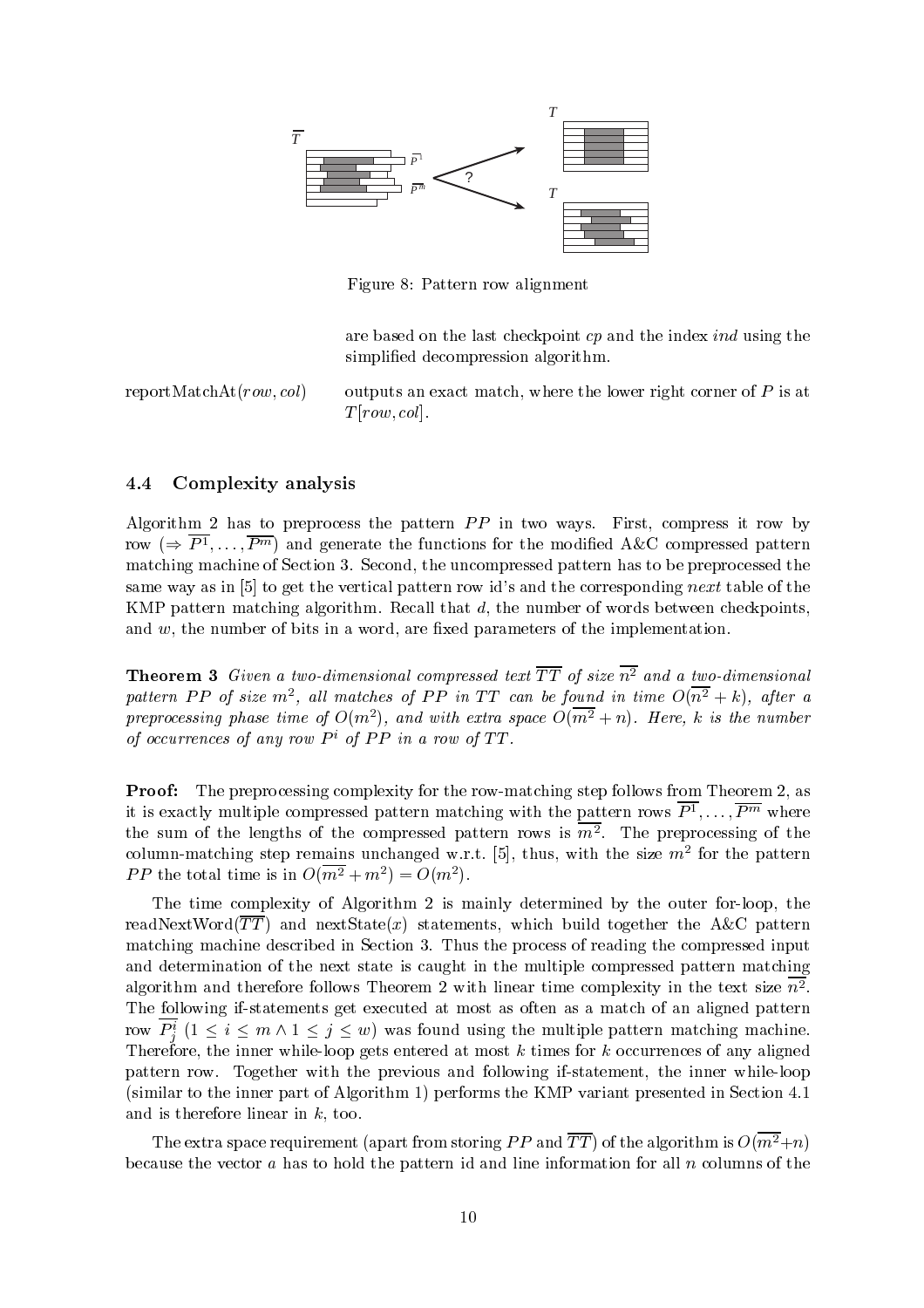## Algorithm 2

for  $i = 1$  to  $\overline{n^2}$  do  $x := \text{readNextWord}(\overline{T});$  (\* updates also cp and ind \*)  $s := \text{nextState}(x);$  (\* A&C pattern matching machine \*) if  $s =$  "terminal state" then  $p := \text{checkFirstLastWord}(s);$ if  $p > 0$  then  $\ell^*$  a match of a  $\overline{P_i}$  was found in  $\overline{T}^*$  $(aligned, col, row) := \text{calcAlignedColRow}(cp, ind);$ (\* continue if symbol start coincides within  $\overline{T}$  \*)  $(*$  and if pattern is not wrapped between text rows  $*)$ if all  $j$  and come and  $\mu$  all the then the collapse  $\mu$  $l := a[col].line;$ if  $l \neq row - 1$  then  $a[col].pattern = 1$ endif;  $j := a[col].pattern;$ while  $j > 0$  and  $p \neq P[j]$  do  $j := next[j]$ endwhile; if  $j = m$  then representation and the collection of the collection of the collection of the collection of the collection of the collection of the collection of the collection of the collection of the collection of the collection of the c j := next search  $\mathbf{m}$  (\*) (\* reset for next search  $\mathbf{m}$  is next search  $\mathbf{m}$ endif;  $a[col].pattern := j + 1;$  $a[col].line := row$ endif endif endif endfor;

 $t_{\rm ext}$   $T$  and the row-matching step needs  $O(m^2)$  space for the goto-, failure- and outputfunctions.  $\Box$ 

The proposed algorithm works only if the compressed text  $\overline{TT}$  contains checkpoints. Too many checkpoints affect the compression ratio, too few affect the runtime of the algorithm. Let us now show that for practical situations, there is enough room for good choices of the number of checkpoints. The time to calculate the alignment value *aligned*, and the row and column indices row and col just depends on the parameter d and is independent of the input text or pattern. The additional space requirement for these checkpoints is quite low. For an image with a resolution of r bits, where r is typically 8, 10, or 24, alphabet size  $|z| = z$  , and with d words in between any two checkpoints, the number of bits used to describe a single checkpoint is  $\log wd + \log |\Sigma|$ , because no more than wd pixels can be coded since the last checkpoint, and the maximum offset is equal to the longest code length of any symbol, which is  $|\Sigma|$  for the prefix codes regarded here. Therefore, for an 8 bit greyscale image with  $d = 32$ and w  $\sim$  8, the additional space for one checkpoint is log(8  $\sim$  22) + log=356  $\sim$  16 bits, which is amounts to  $6.25\%$  of the compressed file size (32 data bytes followed by 2 checkpoint bytes). If we raise the number of by the between checkpoints to d  $\pm$  912, the size of a checkpoint check description increases to 24 bits; however, the extra information will only enlarge the file size by no more than 0.6% (512 data bytes followed by 3 checkpoint bytes).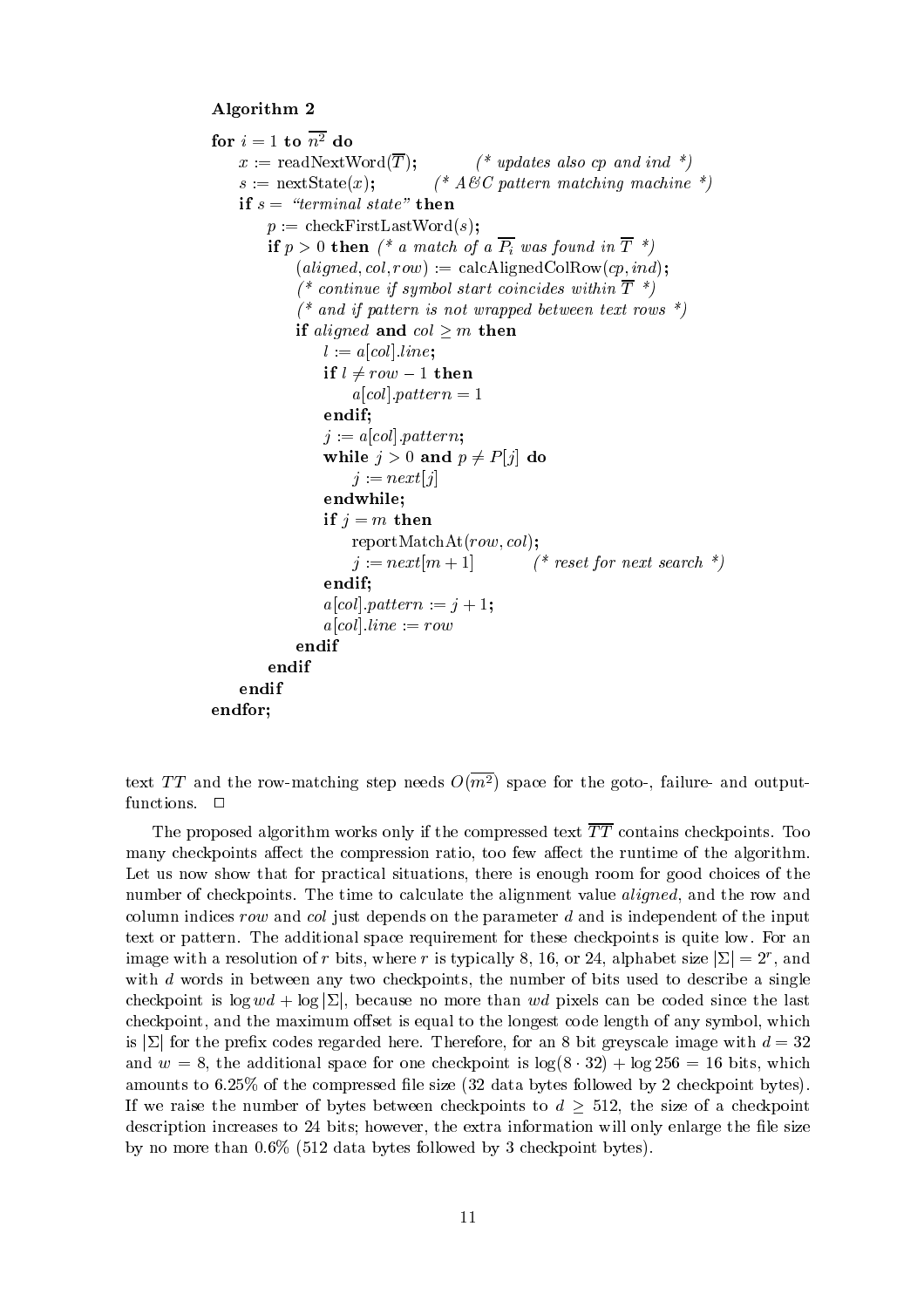#### $\overline{5}$ **Conclusion**

We have shown how to find all matches of a pattern in a compressed satellite image in linear time, except for the case in which parts of the pattern match, but the whole does not. Even though this case is a very unlikely one in satellite imagery, the problem of finding an algorithm with a linear performance even in the worst case remains open. However, average runtime could be improved further by replacing the multiple string matching machine from Aho-Corasick with the Commentz-Walter [7] method. Also using [4] instead of Bird's 2D algorithm is possible, although this would increase the row and column calculations using checkpoints for setting up in the compressed image for the checkmatch procedure described in [4].

In the course of this algorithm, we have studied the details of compressed string matching. In order to operate on the machine word level (and not the bit level), we introduced extra data — the checkpoints — into the compressed text. Even though this extra data does not affect performance a lot, it is an interesting question whether matching in a purely prefix compressed text can also be achieved in time linear in the size of the compressed text.

Note that, even though in the description in this paper, the two-dimensional image and the two-dimensional pattern are both squares, this is not an essential restriction; the algorithm operates just as efficiently for any other rectangular pattern and image.

## Acknowledgement

We would like to thank the unknown referee for providing reference [4].

## References

- [1] A. V. Aho and M. J. Corasick. Efficient string matching: An aid to bibliographic search. Communications of the  $ACM$ ,  $18(6):333-340$ , June 1975.
- [2] A. Amir and G. Benson. Efficient two-dimensional compressed matching. In J. A. Storer and J. H. Reif, editors, *Proc. Data Compression Conference*, pages 279–288. IEEE, 1992.
- [3] A. Amir, G. Benson, and M. Farach. Let sleeping files lie: Pattern matching in Zcompressed files. In Proc. of the 5th ACM-SIAM Symposium on Discrete Algorithms, pages 705-714. ACM, 1994.
- [4] R. Baeza-Yates and M. Regnier. Fast two-dimensional pattern matching. Information *Processing Letters*,  $1(45):51-57$ , January 1993.
- [5] R. S. Bird. Two dimensional pattern matching. *Information Processing Letters*,  $6(5):168-$ 170, October 1977.
- [6] J. G. Cleary, R. M. Neal, and I. H. Witten. Arithmetic coding for data compression. Communications of the  $ACM$ ,  $30(6):520{-}540$ , June 1987.
- [7] B. Commentz-Walter. A string matching algorithm fast on the average. In Proc. of the 6th International Colloquium on Automata, Languages and Programming ICALP, volume 71 of Lecture Notes in Computer Science, pages 118-132, Berlin, 1979. Springer-Verlag.
- [8] M. Crochemore and W. Rytter. Text Algorithms. Oxford University Press, New York, Oxford, 1994.